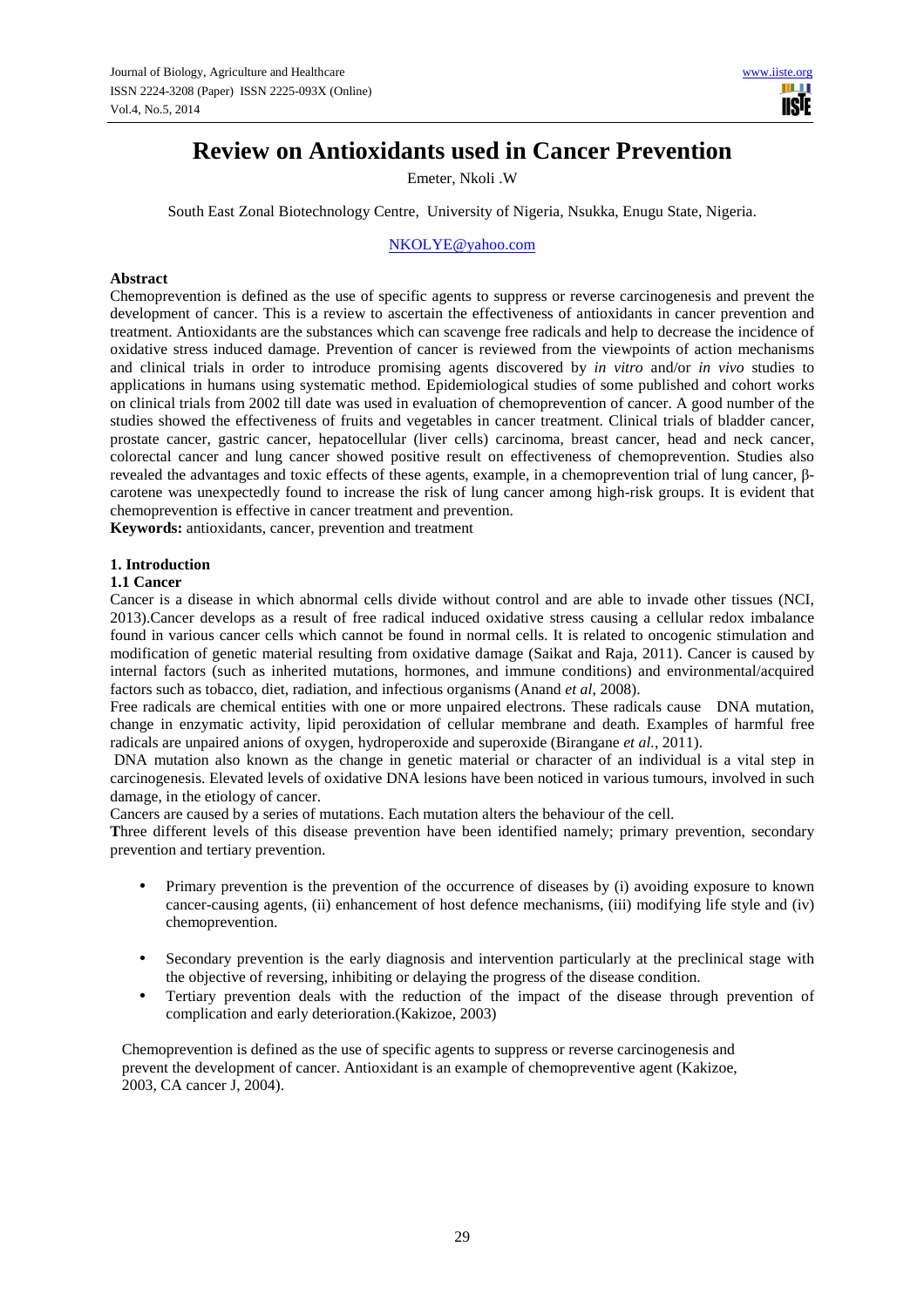

(NCI,2013)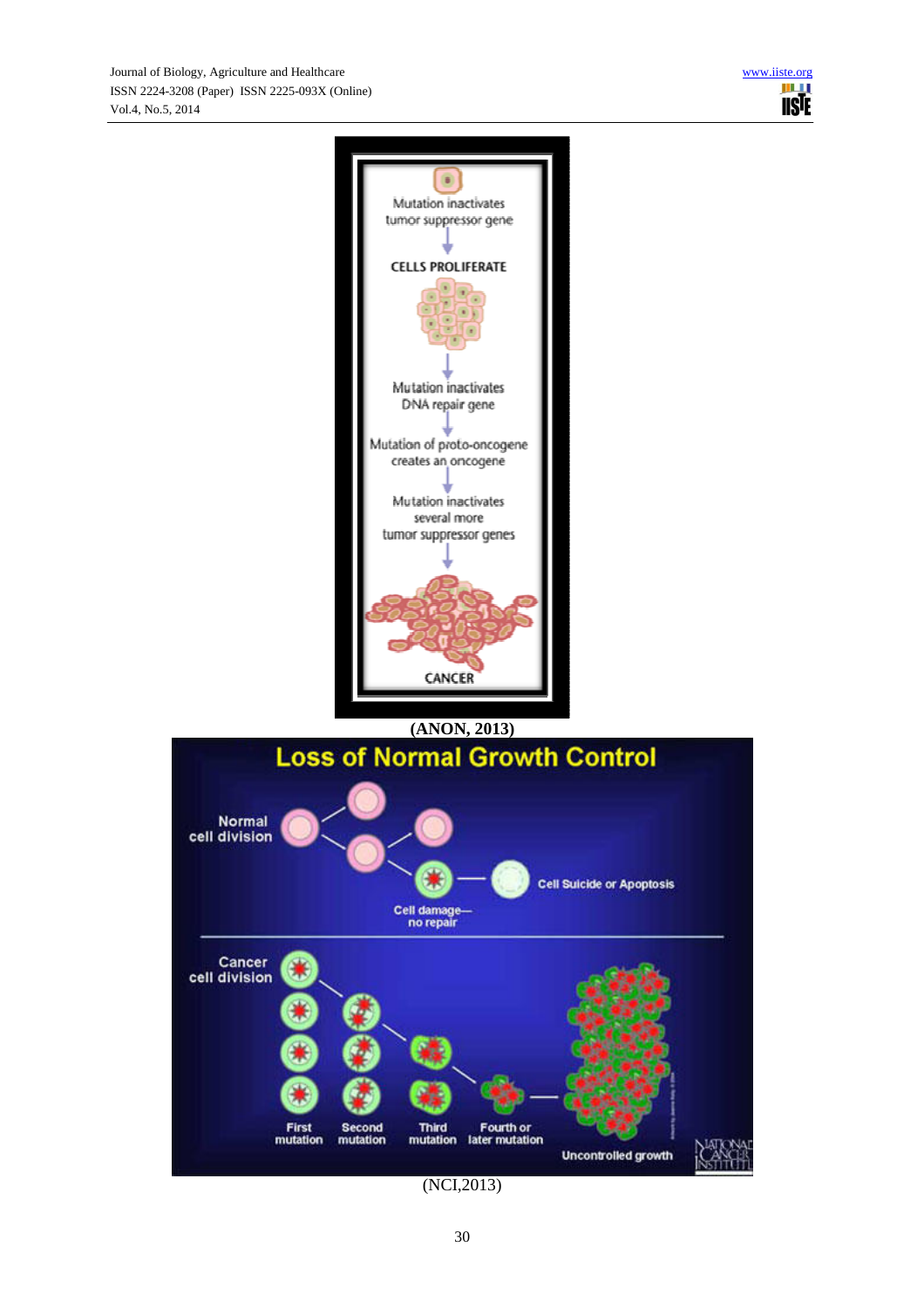Antioxidants are substances which can scavenge free radicals and help decrease the incidence of oxidative stress induced damage (Saikat and Raja, 2011). When antioxidants are present at low concentrations compared to those of oxidizable substrate (eg proteins, lipids, carbohydrates and nucleic acids) they significantly delay or prevent oxidation of that substrate (Birangane et al.,2011) or prevent oxidative damage caused by the presence of ROS (Jaouad and Torsten, 2010). These substances preserve normal cell cycle regulation, inhibit proliferation (rapid reproduction) and induce apoptosis. Apoptosis is a form of cell death necessary to make way for new cells and remove cells whose DNA has been damaged to the point at which cancerous change is liable to occur. They also inhibit tumour invasion and angiogenesis (the formation of new blood vessels as a result of tumor) and suppress inflammation (Saikat and Raja, 2011). Antioxidants are necessary in preventing the transfer of premalignant lesion to malignancy.

1.2 Mechanism of Action of Protective Roles of Antioxidants against Free Radicals

- (1)Use of suicidal and chain breaking antioxidants to scavenge and destroy reactive oxygen species (ROS).
- (2) use of catalytic systems to neutralise or divert reactive oxygen species (ROS)
- (3) binding or inactivation of metal ions to prevent generation of ROS by Haber-Weiss reaction
- (4) absorbing energy, electron & quenching of ROS (Saikat and Raja, 2011).

Oxygen radicals such as singlet oxygen, peroxy radicals, superoxide anion and hydroxyl radicals are associated with carcinogenesis acting in initiation, promotion and progression phases. Oxygen radicals exert a mutagenic effect by oxidizing DNA bases, and radicals also cause DNA strand breaks and chromosome deletions/rearrangements (Kakizoe, 2003).

Food consumption is a major source of exogenous antioxidants. Antioxidants are abundant in vegetables and fruits and are also found in grain cereals, teas, legumes, nuts and other food products (Saikat and Raja, 2011). Decrease in intake of nutritional and antioxidant food increases the chance of oxidative stress which may lead to cell damage, therefore intake of such natural antioxidants give protective effect against free radical induced diseases (Saikat and Raja 2011, Boyer and Liu 2004). National Research Council recommended consumption of five or more servings of fruits and vegetables a day.

Laboratory and epidemiologic studies along with secondary endpoints carried out in treatment trials showed a strong scientific rationale for the hypothesis that a pharmacologic approach--chemoprevention--can reduce cancer risk. Numerous chemopreventive agents, including naturally occurring vitamins, minerals, phytochemicals, and synthetic compounds, have proved to be safe and effective in preclinical and clinical studies (Greenwald, 2005). Block et al., (2009) in their dietary study, found that consumption of fruit and vegetables had a significant protective effect on cancer and other diseases.

Jaouad and Torsten (2010) referred to exogenous antioxidants as double-edged swords in cellular redox state.

Timothy et al attributed the low rates of cancer in Africa to high consumption of dietary fibre. According to them, fibre increases stool bulk and speeds the transit of food through the colon thereby diluting the gut contents and reducing the absorption of carcinogens by the colonic mucosa. They also pointed out that many dietary factors may not act in isolation but act through interaction with other dietary, lifestyle and / or genetic factor that alter cell growth and affect cancer risk.

Block et al., (2009) in their review study stated that persons with low fruit and vegetable intake (at least the lower one-fourth of the population) experience about twice the risk of cancer compared with those with high intake. Fruits were significantly protective in cancers of oesophagus, oral cavity and larynx. They confirmed a strong evidence of a protective effect of fruit and vegetable consumption in cancers of pancreas, stomach, colorectal, and bladder. Cancers of ovary, cervix and endometrium had a significant protective effect also. In meta-analysis breast cancer had a strong protective effect. Cartmel et al., (2011) also pointed out that low fruit and vegetable intake has been associated with increased risk of primary head and neck cancers., also pharynx and larynx cancers. They stated that increase of intake following diagnosis reduce the risk of second primary cancer which occur in the lung and oesophagus.

Epidemiologic studies have consistently linked abundant consumption of foods of plant origin, such as fruits, vegetables, whole grains, legumes, nuts, seeds and tea, with decreased risk of developing various types of cancers (Kakizoe, 2003). Beliveau and Gingras, (2007) in their cancer study reported that as many as 80% of the study showed a substantial decrease in risk with higher intake of at least one vegetable or fruit category examined. This is particularly true for cancers of the upper gastrointestinal tract which indicated that as many as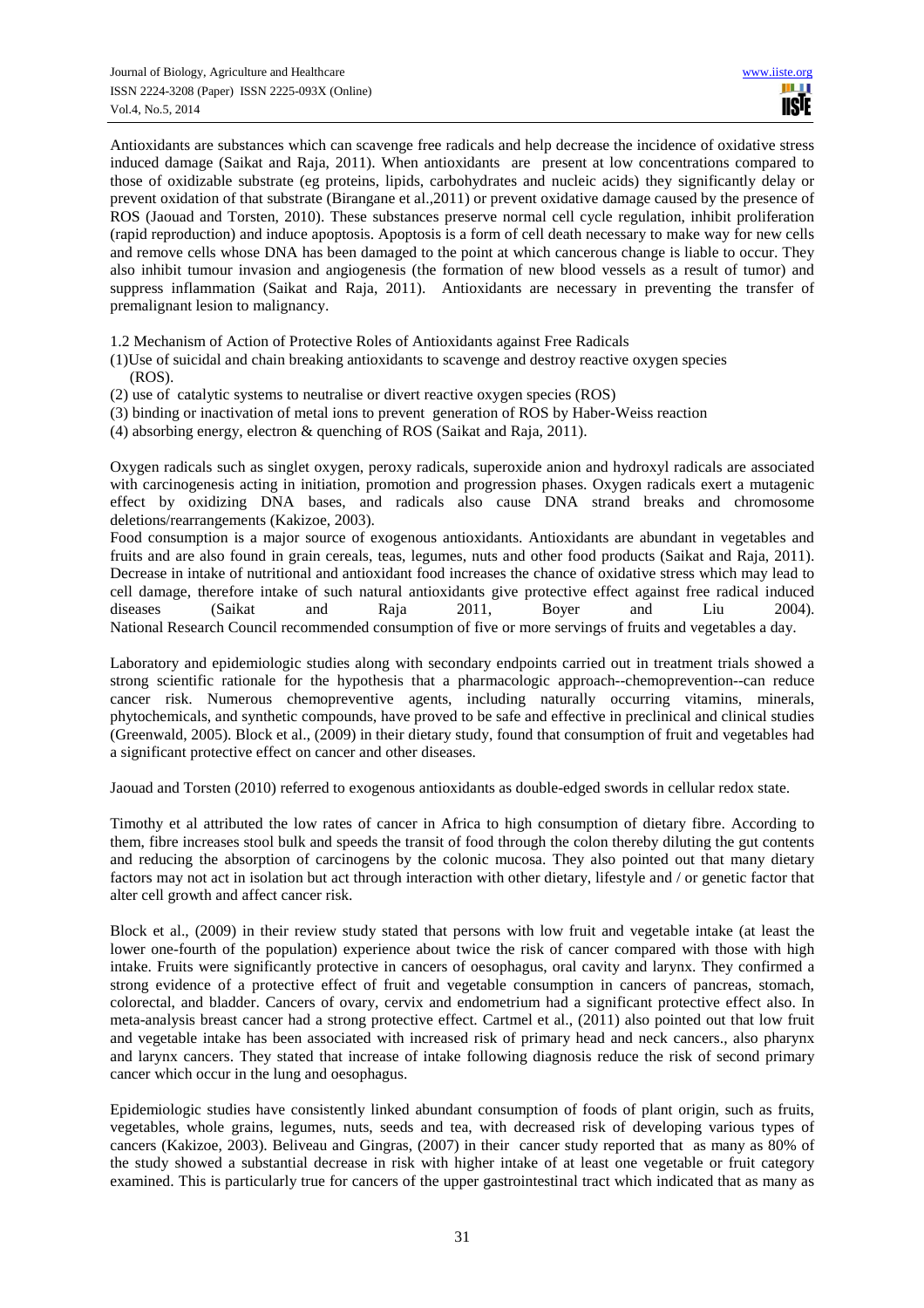75% of colorectal cancers, the second leading cause of death in Canada, could be prevented by increasing the amount of plant-based food in the diet. These observations suggest that food of vegetable origin is an essential source of molecules with chemopreventive properties (Beliveau and Gingras, 2007). A case control study in Hawaii showed that apple and onions intake was associated with a reduced risk of lung cancer in both male and female (Boyer and Liu, 2004). Health beneficial effects of apple and onion against lung cancer was attributed basically on individual components such as quercetin, owing to its potent chemopreventive activity against carcinogens invitro and invivo animal studies (Jaouad and Torsten, 2010).

Fruits and vegetables have high potential for preventing incidence of cancer due to their broad range of health promoting phytochemicals. World cancer Research Fund/ American Institute for Cancer Research provided convincing evidence for the inverse association between fruit and vegetable consumption and cancer risk based on their cohort, case control and epidemiological studies (Schreiner et al., 2006).

Guenoveva and Rajendra (2011) stated that vegetables of cruciferous family have effect on carcinogenesis during initiation and promotion phases of cancer development.

Ugbogu et al., (2013) in their study stated that chemopreventive agents retard, inhibit or reverse multi-stages of carcinogenesis and gave examples of these agents as curcumin, gingerol and resveratrol.

#### 2.1 Benefits of Antioxidants

Antioxidants preserve normal cell cycle regulation, inhibits proliferation (rapid reproduction) and induces apoptosis (a form of cell death necessary to make way for new cells and to remove cells whose DNA has been damaged to the point at which cancerous change is likely to occur ). They inhibit tumour invasion and angiogenesis (formation of new blood vessels as a result of a tumour). Antioxidants help suppress inflammation. Vitamin C, E and β- carotene which are antioxidants have protective role against cancer. Antioxidant diet or consumption of antioxidant like vitamins E, C, and selenium play potential role in enhancing the efficacy of cancer treatment, they also protect against side effects to normal tissues that are associated with treatment ( Saikat and Raja, 2011).

#### 2.2 Risks of Antioxidants

Natural antioxidants, if taken in greater quantity than required concentrations can cause significant, sometimes even deadly physiological effects. The estimated intake for vitamin C, vitamin E and carotenoids range between high micromolar and low millimolar levels in human plasma and organs, while polyphenol concentrations is found in the high nanomolar to low micromolar range. An interactive and often synergistic action between endogenous and exogenous antioxidants helps to maintain a balance between oxidation and antioxidation.

It has been stipulated that consumption of vitamin C more than 3000 mg/day for several days can lead to illnesses such as kidney stones, and an increased need for oxygen.

Intake of vitamin C with any acid can lead to excess uric acid excretion and erosion of dental enamel. Vitamin E supplements may amplify the risk of bleeding in some individuals.

Vitamin A overdoses (1600-3200 mg/kg) for extended period can lead to symptoms such as fatigue, breast soreness, gastrointestinal stress, renal problems, vascular inflammation, and thyroid problems.

Coenzyme Q10 also causes severe haemorrhage if taken in very large quantity, and can act like pro-oxidant in high concentrations.

The dietary antioxidants like β-carotene, vitamin C, vitamin E produce complicated and conflicting results in cardiac health as reported by different researchers.

Synthetic antioxidants at very large doses may produce toxic effects. Even though at normal level synthetic antioxidants seem to pose no side effect, long term use may led to chronic health problems. Public awareness and proper investigation regarding this is necessary to minimize the toxic effect of antioxidants (Saikat and Raja, 2011).

#### 3.0 Antioxidant Vitamins

### 3.1 Vitamin C (Ascorbic Acid)

• Vitamin C is the major water-soluble antioxidant and acts as a free radical scavenger. Vitamin C inhibits malignant transformation in vitro, decreases chromosome damage in lymphocytes caused by exposures to bleomycin and inhibits in vivo nitrosation in the stomach, resulting in decreased levels of serum nitrosamines. (Kakizoe, 2003). Vitamin C blocks the formation of nitrosamines and faecal mutagens, enhances the immune response, and accelerates detoxification of liver enzymes. Chemotherapy (like bleomycin) and radiation therapy (x-ray and γ-ray) in cancer can generate free radicals which are reactive atom or molecule and cause threatening of the integrity and survival of surrounding normal cells (Saikat and Raja, 2011).

The recommended Dietary Allowance (RDA) of 60mg/day is acceptable for vit. C (Birangane et al., 2011).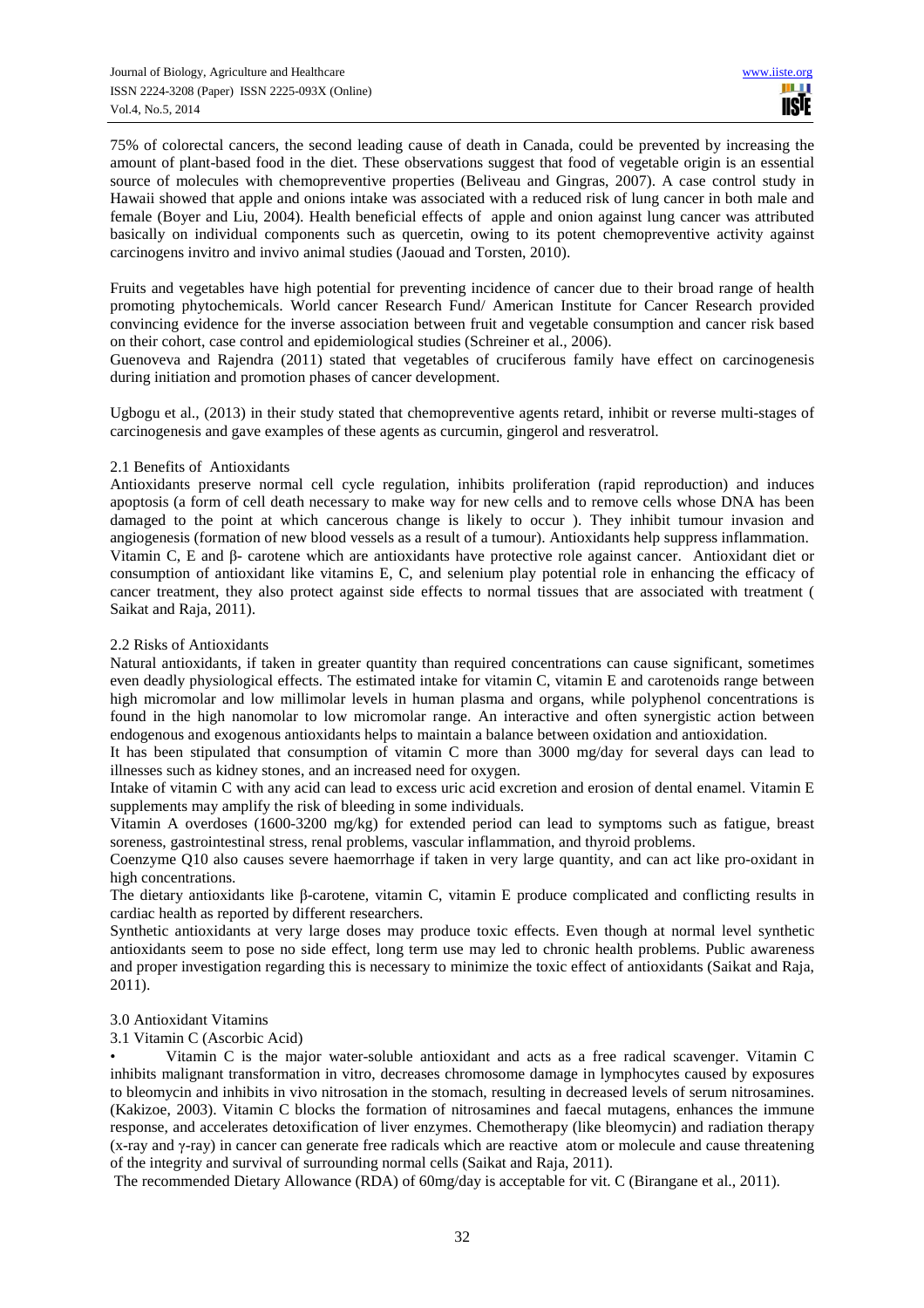# 3.2 Vitamin E (α-Tocopherol)

Vitamin E is a lipid-soluble vitamin among which  $\alpha$ -tocopherol is the most potent and abundant. It acts as an antioxidant to protect unsaturated lipids in cell membranes and as a free radical scavenger. Vitamin E has a capacity to inhibit N-nitrosation. N-Nitroso compounds have relevance to various cancers. N-Nitrosamines occur in nitrite in cured meat and due to these effects, vitamin E is one of the possible agents for chemoprevention of bladder cancer (Kakizoe, 2003). Vitamin E protects against immunocompetency which is the ability of the body to develop immunity (by increasing humoral antibody production, resistance to bacterial infections, cellmediated immunity, natural killer cell activity (white blood cells), blocking of nitrosamine formation, and prevention of cancer formation (Saikat and Raja, 2011). Low plasma levels of vitamin E have been related to increased risk of prostate cancer (CA cancer J, 2004).

### 3.3 Beta Carotene

This is found in dark green orange fruits or vegetables such as spinach, carrots, sweet potato and fruits like apricot, papaya and vegetable. The deeper the colour of vegetable or fruit, the greater is the carotene content. Beta carotene is a vitamin c precursor hence can fulfil nutritional requirement for vitamin A. Beta carotene has immune regulatory properties which retard development of cancer cells. It increases the number of circulating lymphoctyes, enhances the proliferation and induction of cytotoxic T cells and helper T cells are equally increased. Beta carotene increases tumour necrosis factor and enables natural killer cells to be more effective (Birangane et al., 2011). Photoprotective role of β-carotene is to protect against ultraviolet (UV) light-induced cancer (Saikat and Raja, 2011).

### 3.4 Lycopene

Lycopene a carotenoid present in tomatoes is a powerful quencher of singlet oxygen. Epidemiological study strongly suggested that lycopene consumption in tomato products contribute to reduction of risk of prostate cancer (Farombi, 2004). Lycopene is found in the following fruits, watermelon, apricots, guava, grapefruit and tomatoes. The mechanisms for the anticancer effect of lycopene involves scavenging of Reactive Oxygen Species (ROS), up-regulation of detoxification systems, interference with cell proliferation, induction of gapjunctional communication, inhibition of cell-cycle progression, and modulation of signal transduction pathways. Other carotenoids reported to have anticancer activity include beta-carotene, alpha-carotene and lutein (Pharm. Res. 2008).

3.5. Resveratrol

Resveratrol is a polyphenol found in the skin of grapes and peanuts. In vitro experiments have shown that prostate cancer can be prevented using resveratrol. Resveratrol was also found to decrease expression of prostate-specific antigen (PSA), an androgen-responsive gene (ARG) that is often used as marker for prostate cancer cell growth. They also suggested that resveratrol's protective effects against prostate cancer could be due to modulation of steroid hormone-mediated pathways. (Thomas et al., 2008).

Resveratrol exhibits anticancer properties as suggested by its ability to suppress proliferation of a wide range of tumour cells, including lymphoid and myeloid cancers, multiple myeloma, cancers of the breast, prostrate, stomach, colon, pancreas and thyroid, melanoma, head and neck squamous cell carcinoma, ovarian carcinoma and cervical carcinoma (Farombi, 2004).

### 4. FRUITS WITH ANTIOXIDANT PROPERTIES

**Asparagus**- has a cleansing effect on the lymphatic system and kidney. It contains protein compounds called histones which act as cell-growth normalizers on cancer-cell division.

• **Avocados**- are perhaps the best overall source of essential fatty acids, glutathione and are a great source of protein. Avocados are easily digested, making them an ideal food for people recovering from surgery or for the very sick.

• **Bitter melon**. The fruit and leaves of bitter melon are a source of a guanylate cyclase inhibitor which has been shown to inhibit prostate cancer.

• **Broccoli**, **cauliflower**, **Brussels sprouts**, **apples**, **grapefruit**, **carrots**, **green onions**, **apricots and cherries** contain D-glucarate a natural compound produced in small amounts by humans and some plants. It encourages the detoxification of environmental carcinogens and estrogenic tumor promoters (Connor, 2009).

**Cruciferous vegetables** also known as cabbage family vegetables which include cabbage, broccoli, cauliflower and kale contain anti-cancer phytochemicals known as glucosinolates.

• **Broccoli and onions** - contain quercetin a flavone which has a cancer inhibiting effect by preventing a defect in the tumor suppressor gene.

 • **Carrots**, sweet potatoes, collard greens, cantaloupe, squash, apricots, fresh pumpkin, kale, spinach, mangos, papaya- contain beta-carotene which is considered one of the most promising anti-cancer agents. A study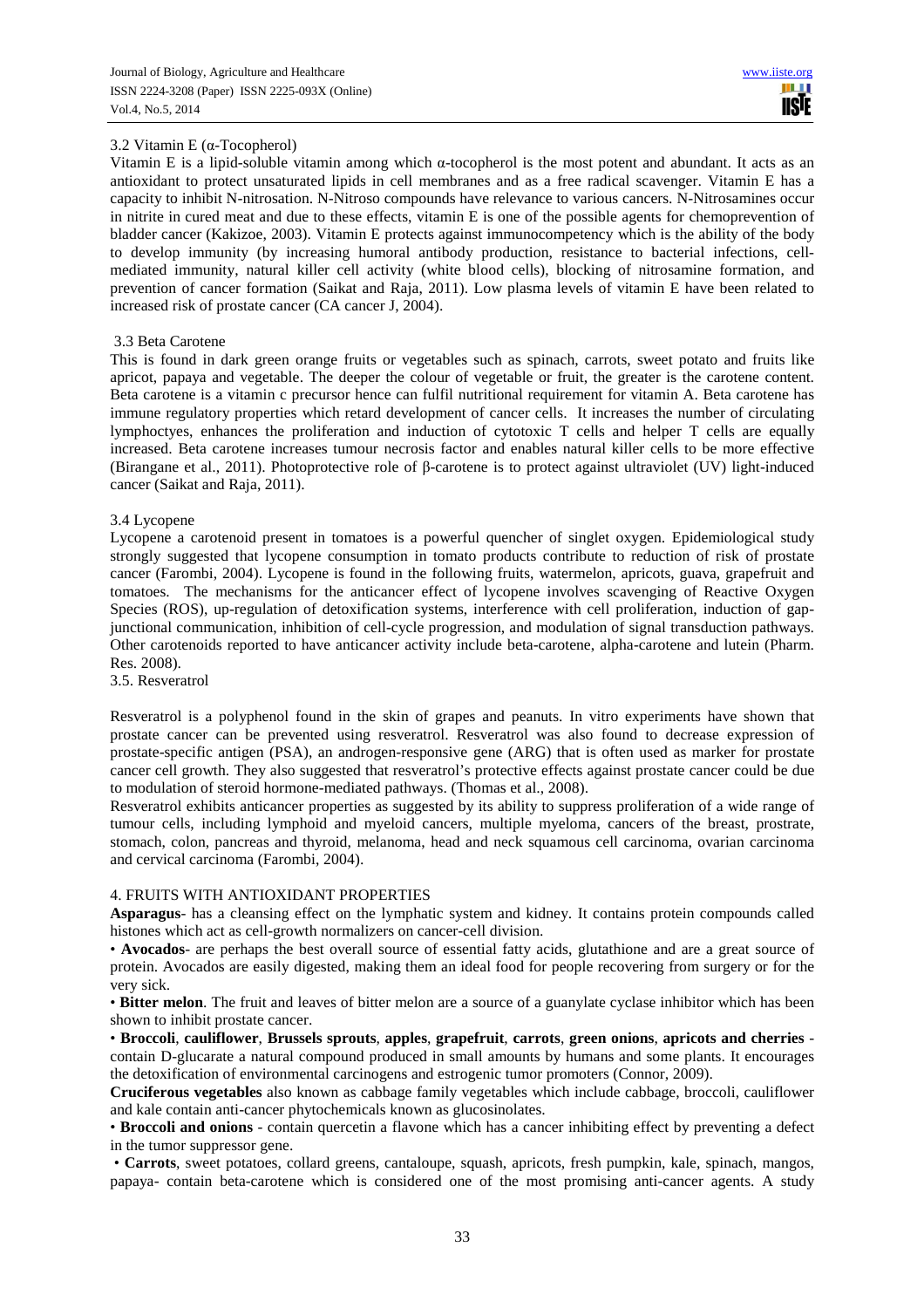showed that the more beta-carotene men got in their diet the less lung cancer they developed. It also prevent a second tumor in patients who have been cured of an initial cancer but now stand at an increased risk of developing new cancers in the upper part of the

 • **Celery** - contains abundant amounts of phthalides and polyacetanes. These are two phytochemicals that have been shown to inhibit cancer. They are able to detoxify many carcinogens and are of particular help in reversing some of the damage done by cigarette smoking.

• **Chili peppers** - contain capsaicin which may neutralize the carcinogenic effect of nitrosamines, which are powerful carcinogens that can form in the stomach. Capsaicin may also block carcinogens in cigarette smoke from locking onto DNA -possibly preventing genetic damage that can lead to lung and other cancers.

• **Dark green leafy** vegetables, legumes, nuts, contain vitamin E. German nutritionists suggest that vitamin E when taken together with food may reduce human exposure to cancer-causing nitrosamines. Vitamin E was effective in preventing their formation especially when used in conjunction with vitamin C.

 • **Garlic**, **onions**, **leeks, and shallots (album vegetables).** According to the National Cancer Institute garlic is one of the best foods for protection against cancer. It contains the anti-cancer mineral selenium which stimulates white blood cell production and induces apoptosis (cancer cell death). Alliums contain compounds that stimulate the production of enzymes that neutralize the free radicals linked with cancer. They also contain saponins which prevent cancer cells from multiplying and allyl sulfides that increase the production of glutathione S-transferase and other enzymes that enhance carcinogen excretion.

**• Garlic, onions, Brazil nuts and greens** - contain selenium which causes cancer cells to die before they spread, repairs damaged DNA, protects against free radicals and aids the body's natural detoxification process.

**• Red peppers, fresh orange juice, broccoli, apple juice, green peppers, grapefruit juice, cranberry juice, papaya and fresh strawberries** contain vitamin C which fights free radicals. Vitamin C appears to offer some protection against all cancers

 Apple contain phytochemical –quercetin, catechin, phloridzin and chlrogenic acid which are antioxidants. They have antioxidant activity; inhibit cancer cell proliferation, decrease lipid oxidation and lower cholesterol.

**• Raw spinach and parsley** - are good sources of glutathione and chlorophyll. Parsley is also rich in polyactylenes which block the formation of tumor-promoting prostaglandins.

**• Tomatoes, watermelons, red peppers, and carrots** contain lycopene which may explain a recent Italian study that found that people who ate raw tomatoes at least 7 times a week halved their risk of several cancers compared to those who ate tomatoes no more than once a week.

**• Tomatoes, green peppers, strawberries and carrots** - contain p-coumaric and chlorogenic acids which hook onto nitric oxides in the foods we eat and spirit them out of the body before they canform cancer causing nitrosamines.

**• Turmeric and cumin** - contain curcumin an anti-mutagenic agent that supports the liver in detoxification of carcinogens and helps to block environmental carcinogens. Curcumin is useful in virtually all types of cancer, because of its fundamental mechanism of actions against cancer progression. In particular, preliminary studies suggest that curcumin is likely to inhibit prostate, breast, skin, colon, stomach and liver cancers and is suitable for use in conjunction with chemotherapy. The recommended dosage for curcumin is 200-400 mg one to three times a day. To enhance absorption it is taken along with proteolytic enzymes. This combination is best taken on an empty stomach 15-20 minutes before meals or between meals. (Murray et al , 2002).

**• Citrus fruit peels** - contain a remarkable anti-cancer substance called D-limonene. Plant fiber of citrus fruit has been shown to inhibit metastasis in prostate cancer by competing with tumor cell surface galectins, which are essential for successful establishment of secondary cell colonies.

**• Cranberry**- contains the anti-cancer constituent, proanthocyanidin which has an anti-oxidant capability more than that of vitamin E.

**• Fruit** - contains caffeic acid which enhances production of enzymes that make carcinogens more water-soluble. Fruit also contains ferulic acid which binds to nitrates in the stomach preventing production of carcinogenic nitrosamines.

**• Grapefruit** - contains the flavonoid naringenin which slows the growth of human breast cancer cells

 **• Grapes, many berries and some nuts** contain a phytoalexin component called resveratrol which has shown cancer chemopreventive activity. Resveratrol has been found to act as an antioxidant, antimutagen and antiinflammatory. It has also been shown to inhibit the development of breast cancer and induce antiprogression activity in human myelocytic leukemia.

• **Grapes, strawberries, raspberries and nuts** contain ellagic acid which blocks the body's production of enzymes used by cancer cells. In one study an extract of Concord grapes was shown to be as effective as the cancer drug methotrexate in slowing tumor growth. Ellagic acid is particularly effective in the inhibition of lung cancer caused by tobacco.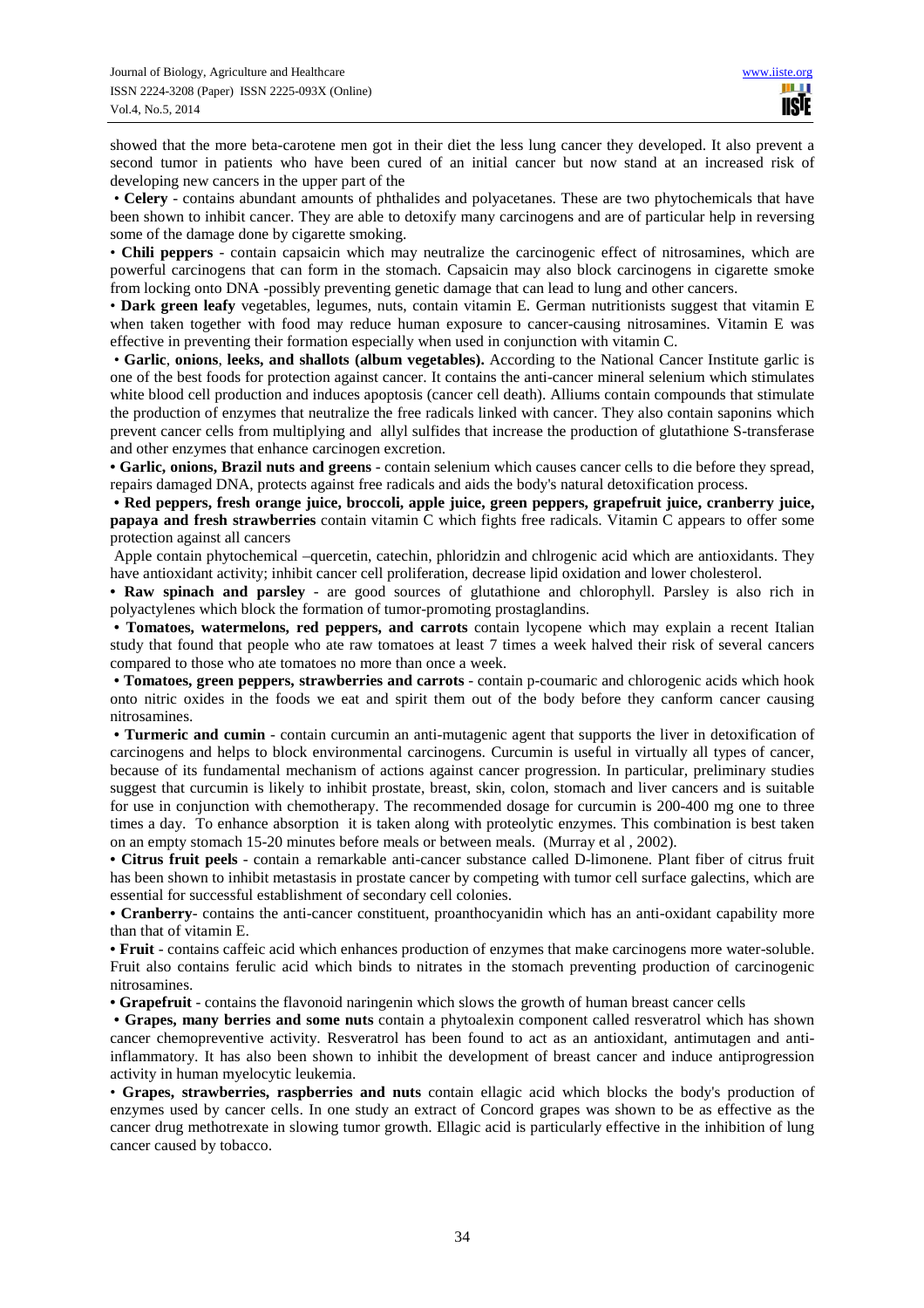• **Red grapes (especially the seeds), blueberries, blackberries, cherries and grapes**- contain oligomeric proanthocyanidins known as OPC's, which help to protect DNA from free radicals due to radiation and chemicals and slow down the mutation of cancer cells.

**• Tangerines** - contain tangertin which inhibits cell-endothelial adhesion, a very important step in the metastatic process of cancer

**• Fiber** from fruits, vegetables, beans and whole grains. Since 1980 till date, studies have shown that, fiber protects against colon cancer. Fruits and vegetables contain soluble fiber. The combination of these two forms of fiber promotes bowel regularity and protects against colon cancer.

**Spinach and peanuts** - contain CoQ10 which protects against cancer by strengthening the immune system and zapping free radicals.

Yogurt. Researchers have found that the dialyzate fraction of yogurt possesses anti-tumor activity. Lactobacilli and bifidobacteria found in yogurt produce compounds within the colon that increase beta glucaronization and nitroreductase, which help the body to excrete carcinogens and hormones more efficiently. Yogurt also contains higher levels of free-form amino acids than milk, mainly due to the proteolytic action of the lactobacillus (Connor, 2009).

Dietary intake of fruit 250g and vegetable 375g per day is acceptable by International Health Bodies eg World Cancer Research Fund/American Institute for Cancer Research and Health Education Authority (UK) (Schreiner and Huyskens 2006).

#### 5. SUGGESTIONS

There is need for continued research to help identify the therapeutically important constituents and dietary components that have antioxidant action. It is necessary to quantify these components and assess their potential for in vivo antioxidant activity and their interactions with target tissue. It is imperative to reveal the relationship between intake of antioxidants and their dose-dependent functional effects. The specific role of antioxidants with variation of species or genetic differences needs to be identified.

#### 6. DEBATE

In as much as antioxidant molecules have been found to have anti-carcinogenic properties, there are still doubts on their efficiency .We still have debates as to whether consuming antioxidants (in food or supplement form) actually benefits health in all conditions and the requirement of antioxidants. There is also limited scientific data to support the use of antioxidant supplements to prevent disease based on clinical trials in humans.

# 7. CONCLUSION

The increasing incidence of cancer led to this review on antioxidants. Further research is needed to help understand the safety aspects of dietary antioxidants and it is advisable that antioxidant supplements should not be used as a replacement for a healthy diet. Encouraging a varied diet (healthy food with antioxidant activity) still remains the best advice in gaining the benefits of antioxidants and other bioactive components available from food for healthy living and reduction of cancer. We should stay alive and healthy with our natural fruits and vegetables.

### **REFERENCES**

- Anand, P., Kunnumakara, A.B., Sundaram, C., Harikumar, K.B., Tharakan, S.T., Lai, O.S., Sung.,B. and Aggarawal, B.B.( 2008). Cancer is a Preventable Disease that Requires Lifestyle Changes. Pharmaceutical Research 25( 9) 2099-2116.
- Birangane R.S., Chole D.G., Sathya .K., Prakash. R and Shivaji (2011). A review of antioxidants.Journal of lndian Academy of Oral Medicine and Radiology 23(3:)S 351-352
- Block, G., Patterson, B. and Suber, A. (2009). Fruits, Vegetables and Cancer prevention: A Review of the Epidemiological Evidence. Abstr.
- Boyer, J. And Rui.H.L (2004). Apple Phytochemicals and their Health Benefits. Nutritional Journal 3; 5.
- Beliveau, R and Gingras, D (2007). Clinical Review; Role of Nutrition in Preventing Cancer. Can Fam Physician; 53 : 1905-1911.

Cancer CA. Cancer J. Clinicians 2004; 54: 150-170.

Cartmel, B., Bowen, D., Douglas, R and Mayne, S.(2011). Cancer Epidemiology, Biomarkers and Prevention.20:1. 101-111.